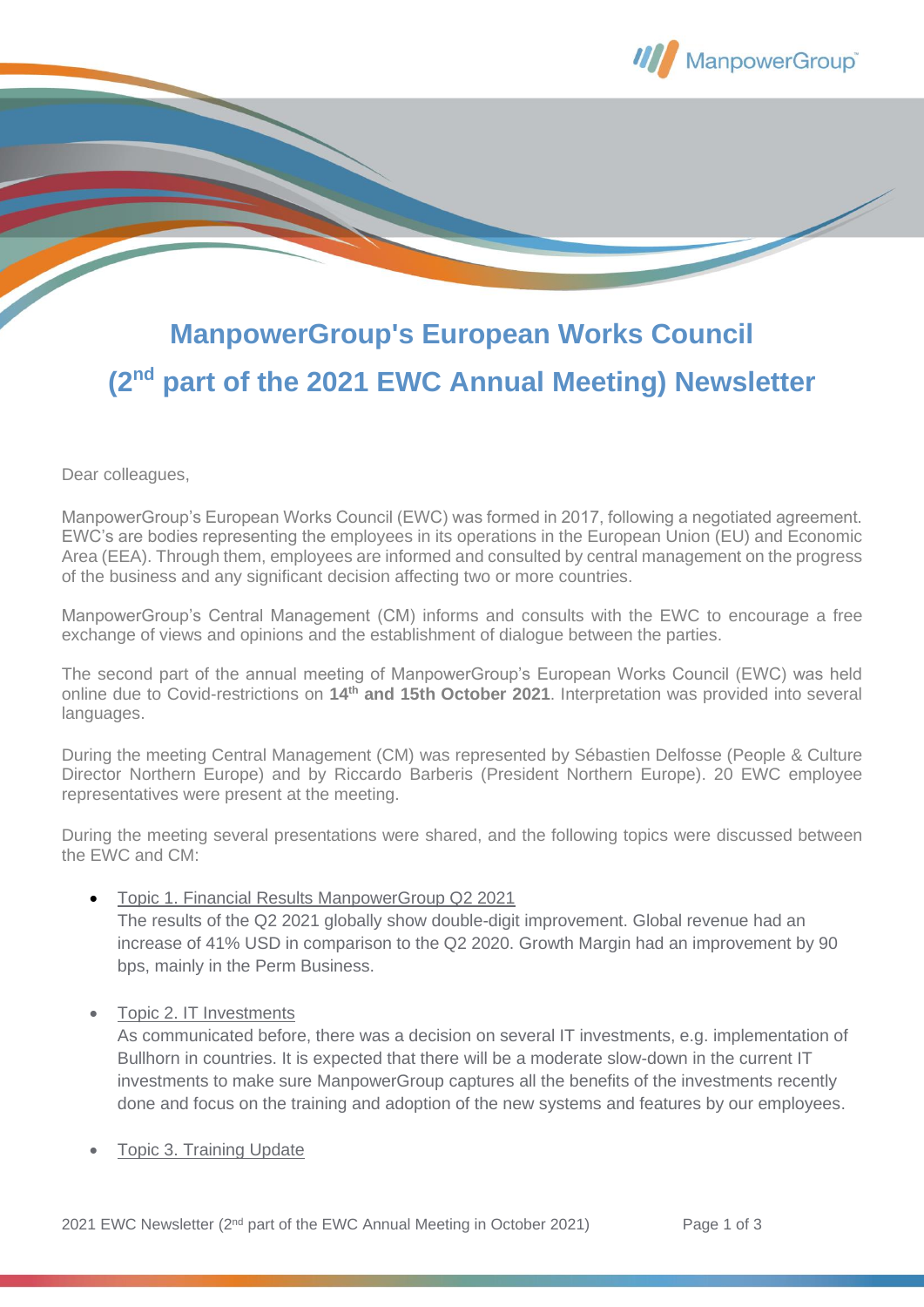During 2021 people have utilized the online trainings mainly to develop soft skills, management skills, and project management skills. The next step on training is trying to make a one-Europe integrated approach and to leverage LeCampus implemented in France by sharing it with other countries. The Future Leader Programme and Global Sales Academy were discussed too, as they are designed to build capabilities around leading and sales for our internal employees.

### • Topic 4. Brexit Update

For ManpowerGroup UK Brexit has had a positive impact on business. Many countries are facing talent shortages and are starting to look outside their countries.

# • Topic 5. Covid-19 Update

ManpowerGroup is seeing strong economic recovery in the European Market and near to normal business operating conditions. If there is an emergency health issue in a country, the country management is required to inform the regional management team immediately.

### • Topic 6. Project Orange

ManpowerGroup have taken the decision to not continue activities related to Project Orange at the current stage.

• Topic 7. Global framework on remote working

The principles of the new way of working were shared with the EWC in July. CM and the EWC keep connected with countries on the status. There are some similarities between countries, which was the original intention of the Flexible Way of Working principles. Countries are already increasing the number of days employees can work remotely, vs what was possible before Covid.

#### • Topic 8. MAPS (People Survey) 2021 Results and NPS

This year the MAPS results were very good, with engagement up on prior year (to 60%). The high participation rate of 77% shows that people are open to sharing feedback with management. Out of the 87 questions asked in the survey, 82 questions scores improved. ManpowerGroup uses NPS (Net Promotor Score) to gather feedback from Associates and Clients. NPS is not represented in all countries yet as it is currently being rolled out across all countries.

#### • Topic 9. CSR (now ESG) and DEIB

Within the ESG (Environment, Social, Governance) framework it focuses on three key pillars: Planet, People and prosperity, Principles of governance. This year ManpowerGroup have launched a central ESG Hub that serves as a one-stop place for our employees from various functions and geographies.

# • Topic 10. Negotiation of the new EWC agreement CM and the EWC agreed to have a framework for the renegotiation/adjustment of the current EWC agreement.

# • Q&A Sessions

During the meeting there were several times for Q&A. Below are some of the actions agreed:

- EWC / SC to send to CM a list of areas to review to potentially add to the Global Framework on Remote Working i.e., add the employee aspect, such as work / life balance, HASAW, right to disconnect etc.
- CM agreed to share the EWC feedback with Leadership around staff retention e.g., Bonus opportunities being set too high (demotivating staff as they feel the targets are unattainable) and needing to understand the real reasons people are leaving, to reduce the attrition.